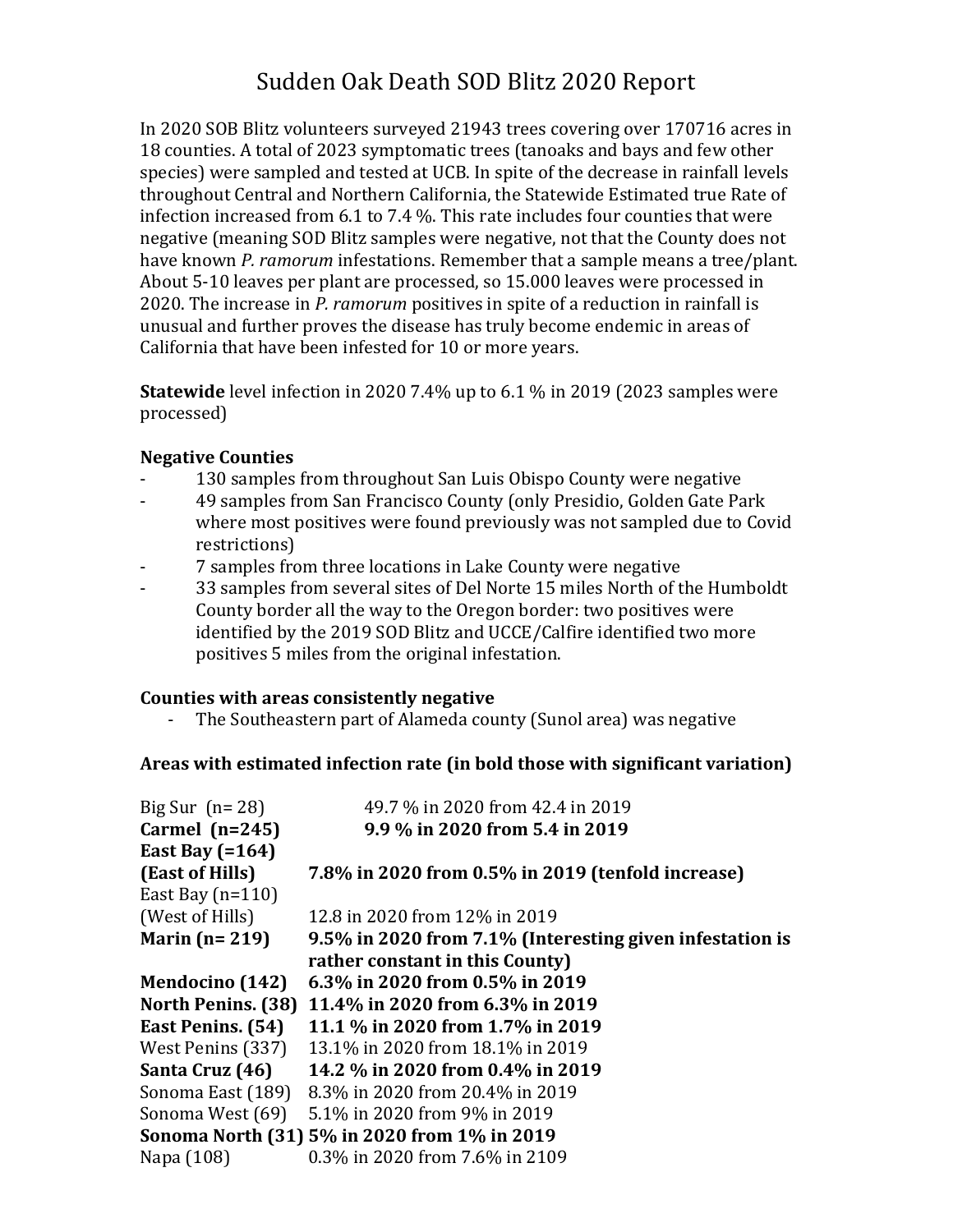1)- Trends: many truly coastal sampled areas from San Mateo North have witnessed a decrease in % infection

2)-Truly coastal areas in Santa Cruz and Monterey County are stable

3)-Warmer but mesic oak woodlands areas have all witnessed an increase: Carmel valley, most of the Peninsula, Contra Costa County, Northern Inland Sonoma County

4)-Very warm areas: Southern Alameda, Santa Clara, Lake County, Mount Diablo Urban areas: decline: Napa, Santa Rosa, Los Gatos, San Francisco, Oakland

It appears that SOD spread is being slowed down in strictly coastal cooler areas, areas (is there a competitor on bays?), it is spreading **more than predicted** based on rainfall in warm areas (truly coastal in southern part of range or slightly inland elsewhere), and it is slowing down or is not detectable in much warmer areas. The difference in spread between lower spread in truly coastal cooler areas and higher spread in warmer inland areas is noteworthy. Again warmer temperatures seem to be a deterrent when rainfall decreases.

# **Noteworthy outbreaks:**

Salmon Creek Canyon, Southern Big Sur Monterey County Molera State Park, Monterey County Garland Park, Carmel valley, Monterey County San Clemente Canyon, Monterey County Robinson Canyon, Monterey County Empire Grade, Santa Cruz County UCSC Rapley Trail and Portola Redwood State Park Los Altos Hills Tilden Regional Park (Alameda?Contra Costa) Joaquin Miller State Park (Alameda) John Muir National Historic site (Contra Costa County) Sobrante Ridge Regional Reserve (Contra Costa County) Napa River trail (Napa) Tamalpais Homestead Valley (Marin) Oahir Park (Marin) Hillsborough (San Mateo) Novato (Marin) Anderson Valley (Mendocino) Route 253 half way between Boonville and Ukiah First Nation Land in Sonoma County Calistoga (Napa)